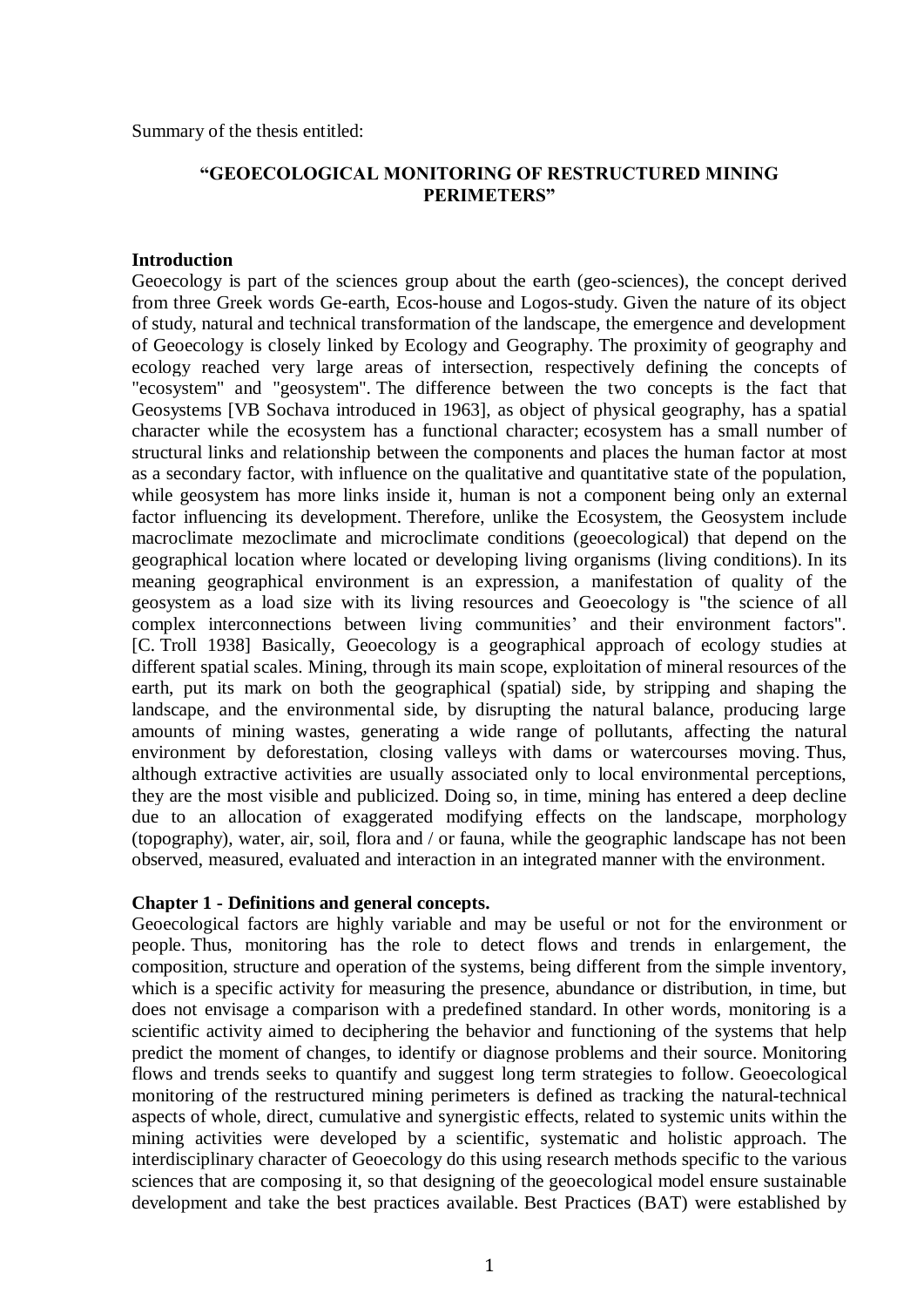compiling information from many sources, especially from specialized publications in Australia, which is a valuable source of information on environmental management. BAT does not contain sufficient references to geoecological monitoring, covering only partial the issues (strictly follow mine area). However, the principles embedded by best practices and fundamental principles for the mining sector (originated in Guides Berlin) are influenced by combining administrative control regulations and mining management and can be improved.

### **Chapter 2 - Theoretical background. The basis of documentation**

For the restructured mining activities Geoecology documented in specific disciplines related to mining, geology, informatics, remote sensing, or topography, combining with complementary base disciplines such as geography, ecology, hydrographic and so on. Geoecological research in our country is reflected in a relatively small number of studies, but with scientific value. We can say that in our country are concerns in the various fields of knowledge which form the concept of Geoecology. Geographers and geologists were among the first scientists who made observations and research, important contributions being made by I. Băncilă, "Geology of Carpathians" [1958] Ianovici V. et al., with "Geological evolution ore mountains "[1969] The geology of the Western mountains and [1976] Gr. Posea [1976] M. Buză [1979 2000] P. Tudoran [1983] P. Cocean [1988; 2000] was also among the first to perform geoecological research. Geoecological research focused on other regions was performed by P. Tudoran with "Country of Zarand. Geoecological Study"[1983], M. Oncu [2002] with "Geoecological study of the Mureş corridor", while N. Baciu [2006] published "Transylvanian Plain. Geoecological study". The first work with reference to Geoecology of mining perimeters in our country was carried out by S. Duma" Geoecological study of mining in the Southern Apuseni Mountains, Poiana Ruscă Mountains and Sebes Mountains".

### **Chapter 3 - Environmental risk assessment**

The risk of significant pollution in an area (event) may lead to the need to draw up an assessment to determine the likelihood of damage; not all perimeters affected by a causal factor/pollutant will pose identical risks/dangers and will not require the same countermeasures. Since the concept of "risk of environmental impact" is not used in literature, currently, worldwide, and the "environmental risk assessment" is not defined in the national regulatory documents the concepts just keep generic character and can be used by the context, for each type of evaluation, as appropriate.

"Risk assessment" is made under Regulation (EC) No. 1488/94 of 28 June 1994 of "establishing principles for assessment of risks to people and the environment of some existing substances" under Regulation (EEC) No. 793/93. The general methodology of risk assessment is regulated by ministerial APPM order No. 184/1997", for carrying out environmental audit procedure". Risk assessment process involves identifying and, where appropriate, characterize, dose (concentration) - effect (response) and level of exposure. Once completed the risk assessment the assessor shall review the various results and produce integrated results overall toxicity of the substance. This evaluation involves, however, an assessment of the quality (source, path, target/receptor etc.) and quantitative (probability, severity, etc.). Qualitative analysis requires setting in advance a set of evaluation criteria that will be applied to each causal factor/pollutant, in a systematic way, in order to demonstrate a causal relationship between them and the components of the ambient target/ receptor. According to the specialty literature, as prior to switching to quantitative analysis (quantification of risk), the analysis of source-path-receiver (SPR), prepared in qualitative analysis step, to be evidenced by a tree chart to view the action, the danger and the effects. It can be considered another risk scale too: low, medium, high, very high. Subsequently, the risk can design a matrix of intersections of the rows and columns which are selected box containing the calculated values of the impact. Quantification of risk posed by exposure to danger can be done using mathematical formulas by typing in a matrix different classification scores (notes) granted by the evaluator,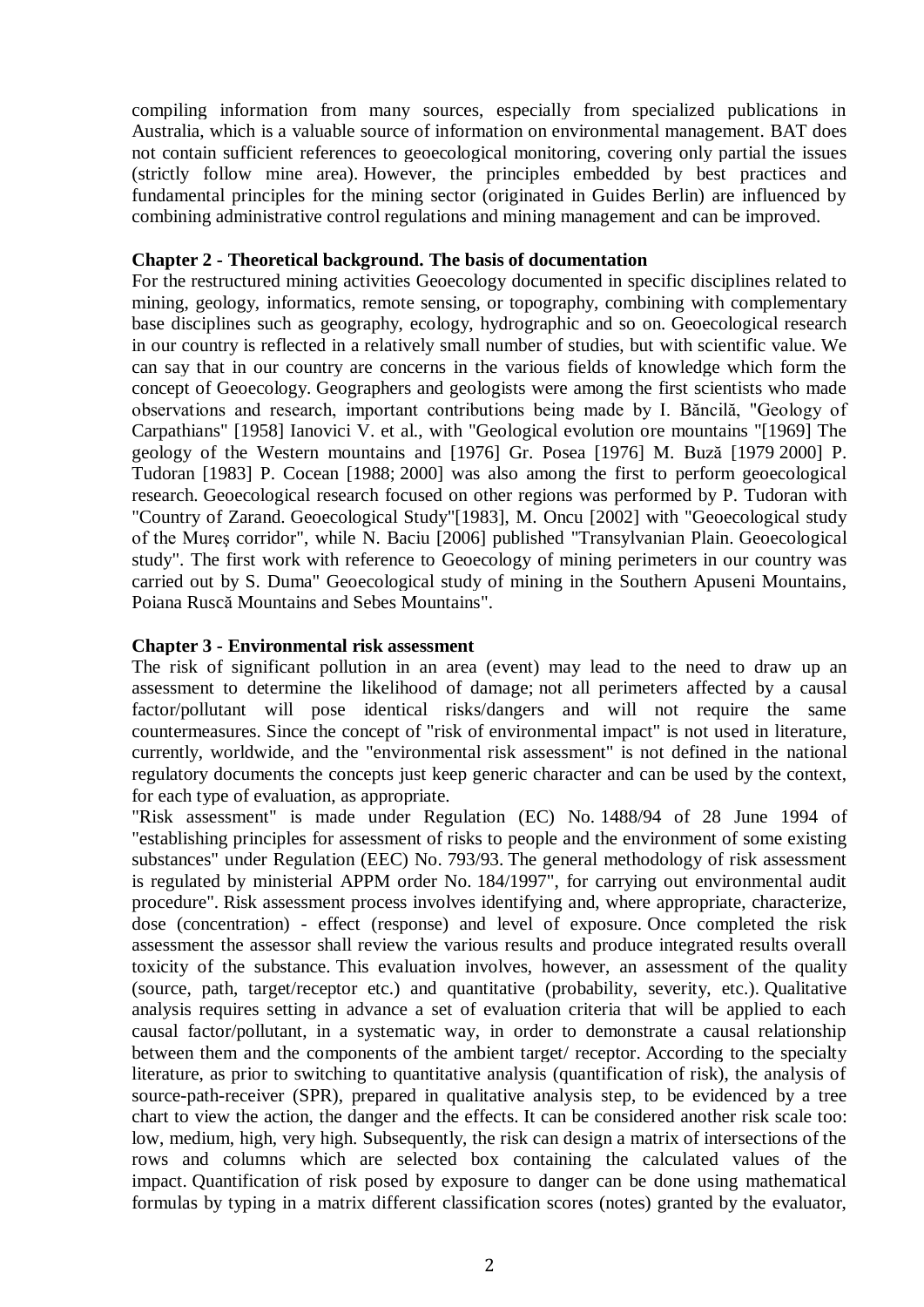given by the causal factor for the importance, its likelihood and severity of exposure to the hazard. Risk matrix is a tool of representation, comparison and ranking of scenarios and it is recommended by the European Commission for modeling and risk assessment in the Member States. A feature of the modeling is the lack of a universal pattern (with general applicability), being a process consisting of a succession of procedural steps deemed necessary to convert a script into a conceptual model, and then in a graphical and/ or value, having multiple forms of approach. Some mathematical formulas can be constructed by the evaluator (especially statistical models), but in most cases he can choose from the literature, there are enough equations that accurately describe the effects of a wide range of stressors. When we do not have enough data (indicators) may assimilate by extrapolating (replacing a measuring point/test with an evaluation) or formulating hypotheses (calculated by applying standard procedures). For data collection of the set/sets of indicators from whom will start logic construction we need to use as more appropriate operational tools that can deliver valuable results.

### **Chapter 4 - The environmental impact**

The impact identification represents a set of prospecting operations for interactions and emphasizes the effects, safe and possible results of human activity on the environment (environmental components) in a geographical perimeter. The main goal is to research the environmental situation before and after the anthropogenic actions. In this sense, the evaluation process starts from evidence (emphasis) of significant impacts of human activities on environmental components. That is why, we can examine the results to similar situations and/or examine the expected impact based on adequate descriptive tools. Highlighting (prediction) impacts is performed to a reference state. Usually, the research is based on descriptive tools taken the form of checklists (control), which are summarized existing information about environmental effects of human actions and assessed plausible and probable. The lists may be embedded in the matrix form, and by defining links between actions and effects are obtained analysis matrix.; containing possible impacts expressed in qualitative appreciations, transposed by conventional signs ("x", "an", "+", "0", "-"...), and quantitative assessments, transposed by numerical values ( "0", "1", "2" ...). The literature shows a variety of matrix impact models that are developed continuously according to the practical needs. Among these we remark the simple and complex interaction matrix models. A simple interaction matrix shows on the vertical axis the human actions and on the horizontal axis the natural components. The complex matrix is an interaction model consisting of a assembly of simple matrix coaxially arranged, which comprises several sequences of human actions or the decomposition of causal relations. Another usual model is the networks model, similar with simple matrix model. It is more flexible because the nodes arrange the elements of the sequential process. Networks used in impact analyses are represented by the flow charts or multiple relational chains, which highlights the components of the interdependence of human actions and environmental impacts including cumulative and synergistic effects. An improved model is represented by the great dams' matrix (Sorensen, 1971) which is an "inverted" table with dual input, similar to simple matrix method used in conjunction with networks (using both the matrix and the network). Such matrix allow specific actions highlighting for various types of geographic areas by identifying primary impacts on the environmental components, while the graphs allow networks conjunction with secondary impacts, highlighting the relationships between them and basic actions including measures for intervention.

#### **Chapter 5 - Measuring pollutants emissions**

The general principle, recommended prioritizing the significant aspects of the many possible environmental problems is maximum impact - maximum priority. The selection and ordering the possible issues is influenced by a number of factors and criteria for analysis and selection. Generally, the prioritization is done in stages starting with cheap and simple solutions and then with those that require more complex and expensive technical and economic details. A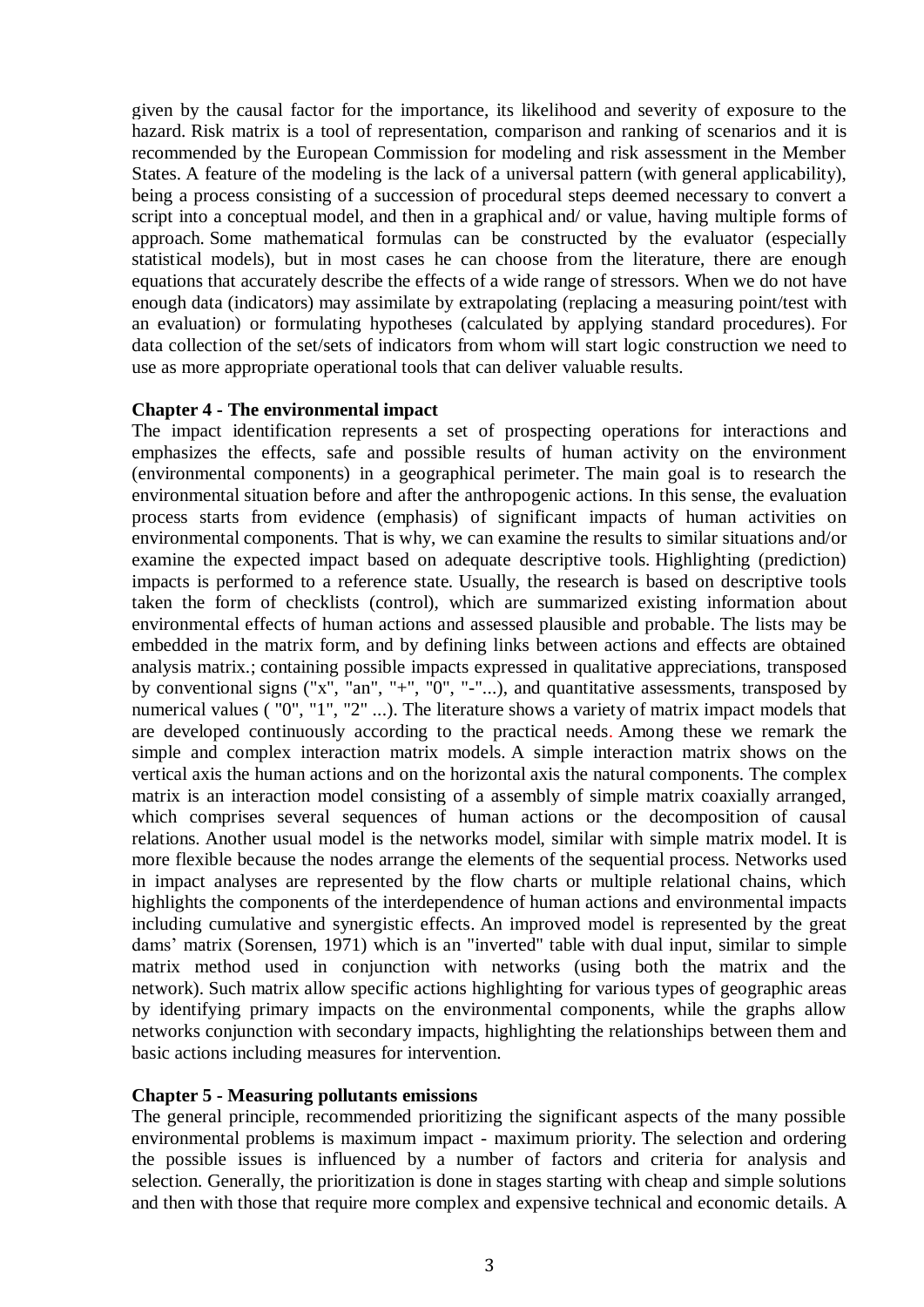monitoring system includes all the tools and activities on existing information, measurement, data collection, processing (interpretation) and information dissemination. Currently, the delimitation of the impact is depending on the pollutant concentration measured or estimated. The limit of affected area is the less concentration zone or equal to concentration limit. The pollutants to be monitored are usually established by in-situ measurements of the individual parameters (concentration, density, etc.), by measuring the global parameters such as pH, turbidity or conductivity and comparison with reference data. These decisions are based on scientific and financial availability of measurements of a pollutant, but also the amount (magnitude) the overall impact, cost of the measurement process can be an important decision criterion.

#### **Chapter 6 - Parameters and indicators in monitoring**

Integrated analysis of the mining perimeters with restructured activity and geographic landscapes in correlation with the analysis procedures of the geographic field, found in the literature related to ecology and mining; all items must be selected for their relevance, based on the conducted research. With the development of GIS and remote sensing could be extended quickly the landscape research by considering specific elements of the geographical environment such as scale and heterogeneity, in conjunction with a conceptual model specific to geographic analyses called Patch - Corridor - Matrix (PCM), which may conceptualize the mining activities in the form of mosaics composed of a number of fundamental elements named patches (Pete), discrete or continuous. Given that the mining perimeters are heterogeneous due to special mining construction (tailing ponds, landfills, quarries, deposits etc.) this concept is treated for use in geoecological monitoring within application of the conceptual model and the associated methodology. For clarity, within the methodology for assessing the geoecological factors may be used the mining overall stability indicator, the indicator of naturalness, human pressure, environmental transformation, support capacity of the territory, artificiality of the landscape, and so on. Ecological indicators (environment) measure different physical-chemical properties and/or biological, showing in a systemic manner the relationship between natural ecosystems and human activity. Environmental indicators are very diverse even if they monitor the same process, being data frequently used for complex environment assessment. By processing environmental indicators are obtained environmental indexes that relate to different value scales. Therefore it must take into account the main favorable and unfavorable elements of the important factors such as geo-topography, air, water, biota, soils and anthropogenic component that generate ability/inability of the landscape, considered in the monitoring ecology of landscape. Landscape ecology aims to study causal relationships between biota (living communities) and the environment, structured as a landscape mosaic. [Troll, 1971 quoted Wu, 2006] Turner (1990, 2001, 2005), improves the definition of Troll showing that, in defining the landscape ecology analysis should focus on "mutual understanding interactions between spatial heterogeneity and ecological processes." Thus, Turner changed the term "environment", considered vague, with the term "spatial heterogeneity", highlighting the practical importance of quantification of uneven distribution of existing features in a complex landscape. The term heterogeneity is associated with a conceptual model called patch Corridor-Matrix model (PCM), conceptualizing areas in the form of mosaics composed of a number of basic elements called Spots (Patch), discrete or continuous [Forman, 1995, quoted by Lindenmayer, 2005]. The matrix is the dominant component (type) of the landscape and, therefore, it play the most important role in the system function. The plot/patch is a landscape element represented by a homogeneous complex (structural and functional), non-linear, which differs abruptly into surrounding landscape (outcrops, debris, windfalls, exploitations, landfills, ponds, pits, etc.) while the corridor is a linear landscape element that can be defined based on the structure or function that fulfills. Indicators should capture the entire causal chain, for which, in practice, are grouped to achieve a "photo" of the relevant impact of human activity.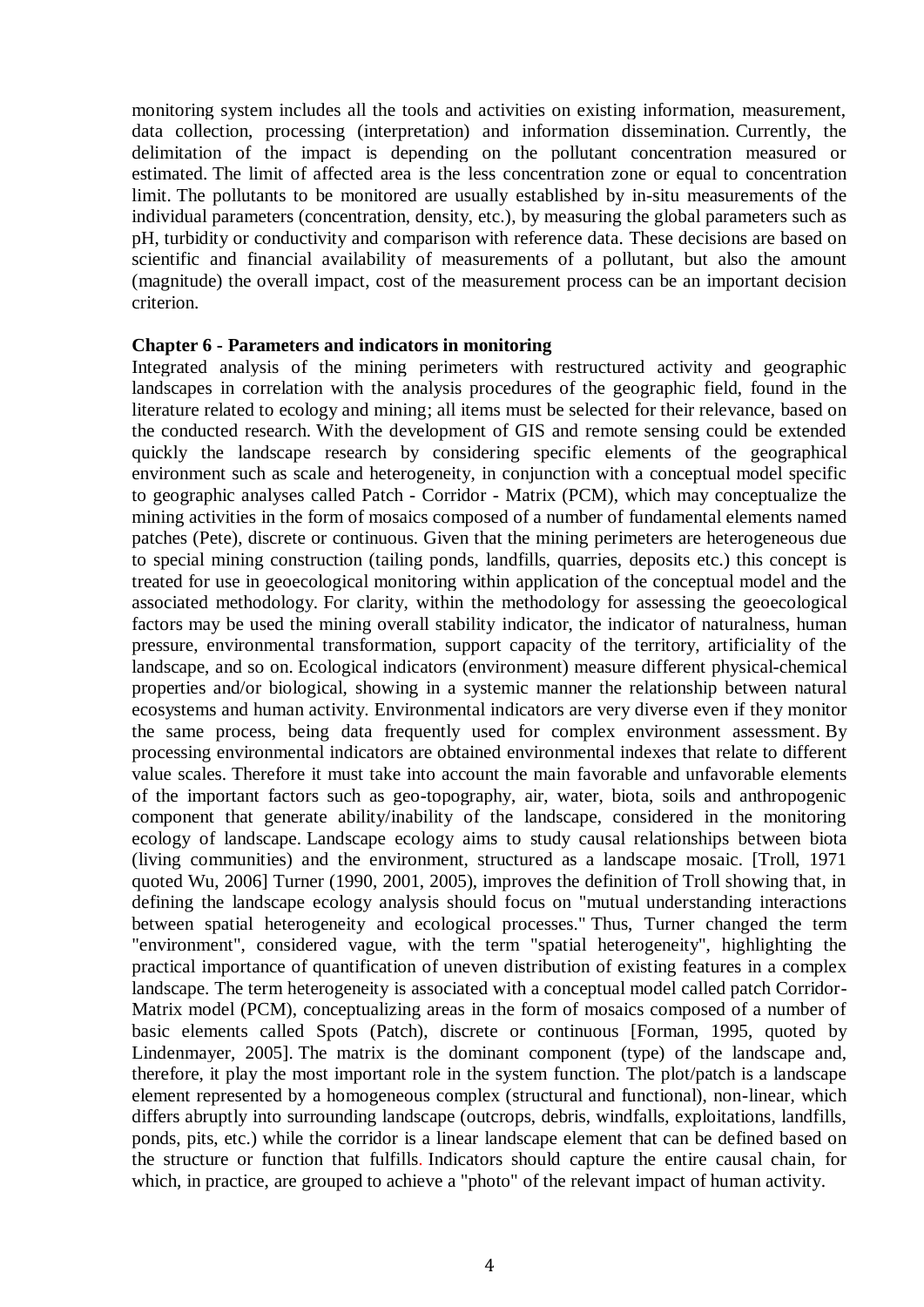## **Chapter 7 - Investigation techniques**

The problem of environmental monitoring is universal and includes both the biological component and geophysics, based on the grouping proposed by the professor and academician I.P. Gherasimov, are three steps (1) bioecological monitoring (hygienic, toxicological), which includes the tracking influences of the surrounding environment to human health, (2) geoecological monitoring (geosystemic and natural-economic), includes tracking the natural systems changes and their transformation from natural-technical causes and (3) biosphere monitoring, includes tracking biosphere parameters evolution on a global scale. Meanwhile Geoecology is a geographical approach of ecology studies at different spatial scales. Usually the Geosystem consider the geographical complex and its dynamics, occupying areas of tens square kilometers to hundreds square kilometers, the Geofacies will reflect features of the local ensemble and corresponds to a homogeneous area, characterized by its own physiognomy, whose expansion space will be lower (one to dozen square kilometers), while the Geotop represents the lowest level of analysis (under one square kilometer). Geosystems analyze, in addressing environmental problems, require prior knowledge of system structure, identifying several types of ecological information that should definitely monitor: air emissions, noise levels, discharges into water, extraction of groundwater, drinking water, production or processing of waste, the amount of wastewater generated, soil, consumption of energy and raw materials, the transport of dangerous accidents / incidents significant release of pollutants, contamination with radioactive materials, radiation emission, land use, the use of fertilizers, pesticides or sludge resulting from wastewater treatment and road construction. The various techniques of investigation appropriate for these spatial benchmarks are recommended to be geochemical, water quality, soil, sedimentological, mineralogical, petrographic, dissolved oxygen, turbidity, acidity, morphometry, topography, as appropriate.

### **Chapter 8 - Assessment of a set of specific indicators**

There are a large number of indicators used in environmental analysis. Traditionally, addressing environmental problems requires the identification of several types of information that should be monitored from an ecological point of view: air emissions, noise levels, discharges into water, extraction of groundwater, drinking water, production or processing of waste, wastewater volume generated, soil, consumption of energy and raw materials, the transport of dangerous substances, accidents/incidents with significant release of pollutants, contamination with radioactive materials, radiation emission, land use, the use of fertilizers, pesticides or sludge resulting from wastewater treatment and the construction of roads. Meanwhile Geoecology is a geographical approach of ecological studies at different spatial scales; within the representative Romanian school contribute to the foundation of geographical delimitation (regionalization) into physical-geographical units' integrator and geoecological referring to the "physiognomy", "structure" and "dynamic" of geosystemic unit. Geoecological monitoring includes tracking changes of natural systems and their transformation from natural and technical causes. The main set of indicators is composed of indicators of landscape (natural, human pressure, environmental transformation, hemorobic), geomorphology, geophysical, geochemical, hydrate (hydrological, hydrogeological), geographic elementary (environmental, employment and land use, perception, history, economic), geo-mining (topography, particle size, stability, geometry, energy relief, geology, important resources), climate and weather, as appropriate.

### **Chapter 9 - Case study**

To test the selected indicators was chosen as a case study the Călimani Sulphur open pit, jud. Suceava, regarding the situation recorded before any closure and rehabilitation activities (1993- 2009) began. The case study deals with geoecological aspects, ecology of different geographical systems (region, geosystem, geofacies, geotop), previously identified based on information's obtained in-situ and from various specific sources regarding Călimani National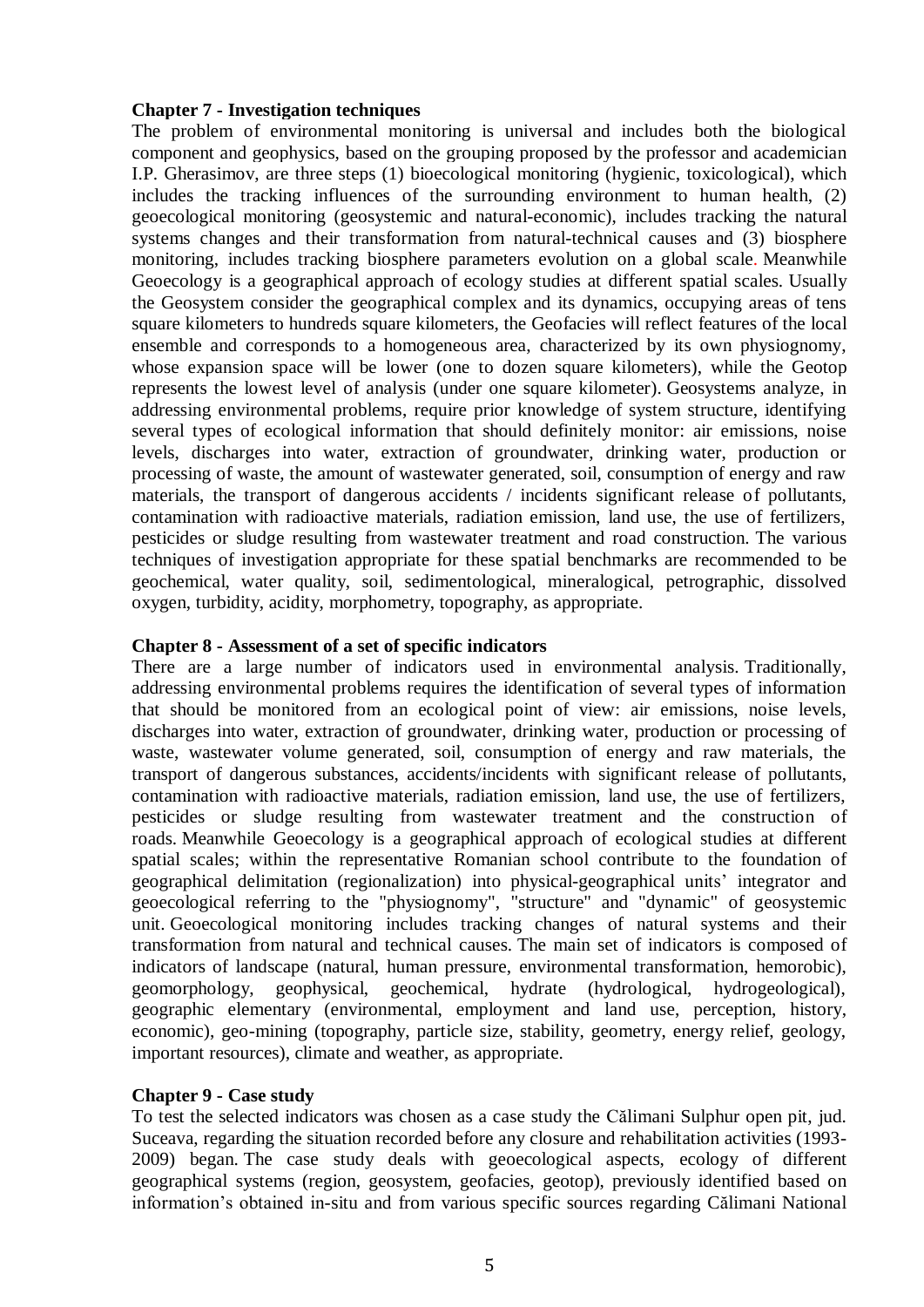Park. It is appreciated the physiognomy, structure and dynamics of geographic units, in this case the Călimani mountain region, various geosystems, heterogeneous array of landscape, the mining area and other homogeneous subsystems from Călimani National Park. With an area of approx. 300 ha the mining perimeter fall within geofacies category containing geotopes (spots) as mining dumps, open pit, enclosures etc. In addition we found many geotopes due windfalls, deforestation, landslides, wildfires, involution of vegetation, tourism or others human activities such as grazing. Thus, for the different areas identified as being homogenous, as special workings (dumps, open pit, enclosures), the analysis covers the geometry, foundation, as well as the stability of artificiality, hemeroby and naturalness and access. By relating the general landscape information with specific regarding to mining activities deemed to be potentially dangerous, it could highlight the full range of system behavior between the operating suspensions until starting new activities. It has also been revealed anthropogenic influences from other natural-technical measures such as climatic phenomena, deforestation, grazing, etc. Analysis of different patches (spots) showed that after removing woody vegetation (forest inability) due to secular accumulation of humus (pedological ability), grasslands have a high yield (vegetation ability). Because grazing (anthropogenic inability) and under the influence of climate (natural inability), natural lands were degraded, leaving instead unproductive lands with no vegetation (vegetation inability) which arose debris (lithological inability) with fields of rolling stones (physiognomy inability) etc. As a result lands have not presented any economic interest and were abandoned (social and cultural inability). Material transport corridors are hydraulically, aerial and geo-mechanical activities. Gravitational sedimentation of the fine material due to natural topography (terrain inability), water flow (hydraulic inability), the windy climate (aerial inability), the freeze-defreeze phenomenon (climate inability), allowed the onset of secondary successions of the vegetation with the replacement of natural specific vegetation (landscape and identity inability). Following the analysis performed showed that the general index of hemeroby for whole area of the national park, present a "moderately altered, semi-natural" degree of human intervention, while constructions from mining system qualifies as "stable". Hydrological indicators confirm that, in terms of geoecological point of view, the rivers are a tributary to the natural slightly acidic background, there are disruptions due to rainfall regime, but has the potential to recover owing oxygenation and spatial extent. Geoecological matrixes were prepared for open pit and Calimani National Park in the set of indicators selected and appreciated. Generally, the Călimani national park Geosystem, including the open pit, on the basis of the proposed methodology, shows a semi-natural state confirming the hemerobical assessment of the basic matrix (forest) "semi-natural moderately impaired". The results were checked by comparing with data presented in other studies and digitized maps of the region Călimani mountains.

## **Chapter 10 - Monitoring and evaluation of environmental impacts. Methods/ models of conceptual monitoring**

According to OUG no. 195/2005 regarding "environmental protection", "environmental monitoring" is defined as "surveillance, prediction, warning and intervention to assess systematically the dynamics of the environmental quality characteristics, in order to know the state of quality and their ecological significance, evolution and social implications of the changes, followed by appropriate action." In other words, the monitoring means supervision at regular intervals and specified period of time, with a well-defined goal, the state of a quantity, an attribute or a task in a well-defined space, the evaluation and / or repeated measurements to determine the implications and effects of generated by stress and measures required for rebalancing. To understand natural systems requires designing layouts called "models" starting from preexisting information (issues). The "concept" is based on the synthesis of knowledge and available information, the observations made in situ and experience and professional judgment while "diagrammatically" model is based on an explicit scheme of interconnections between structural components, attributes and processes specific to evaluated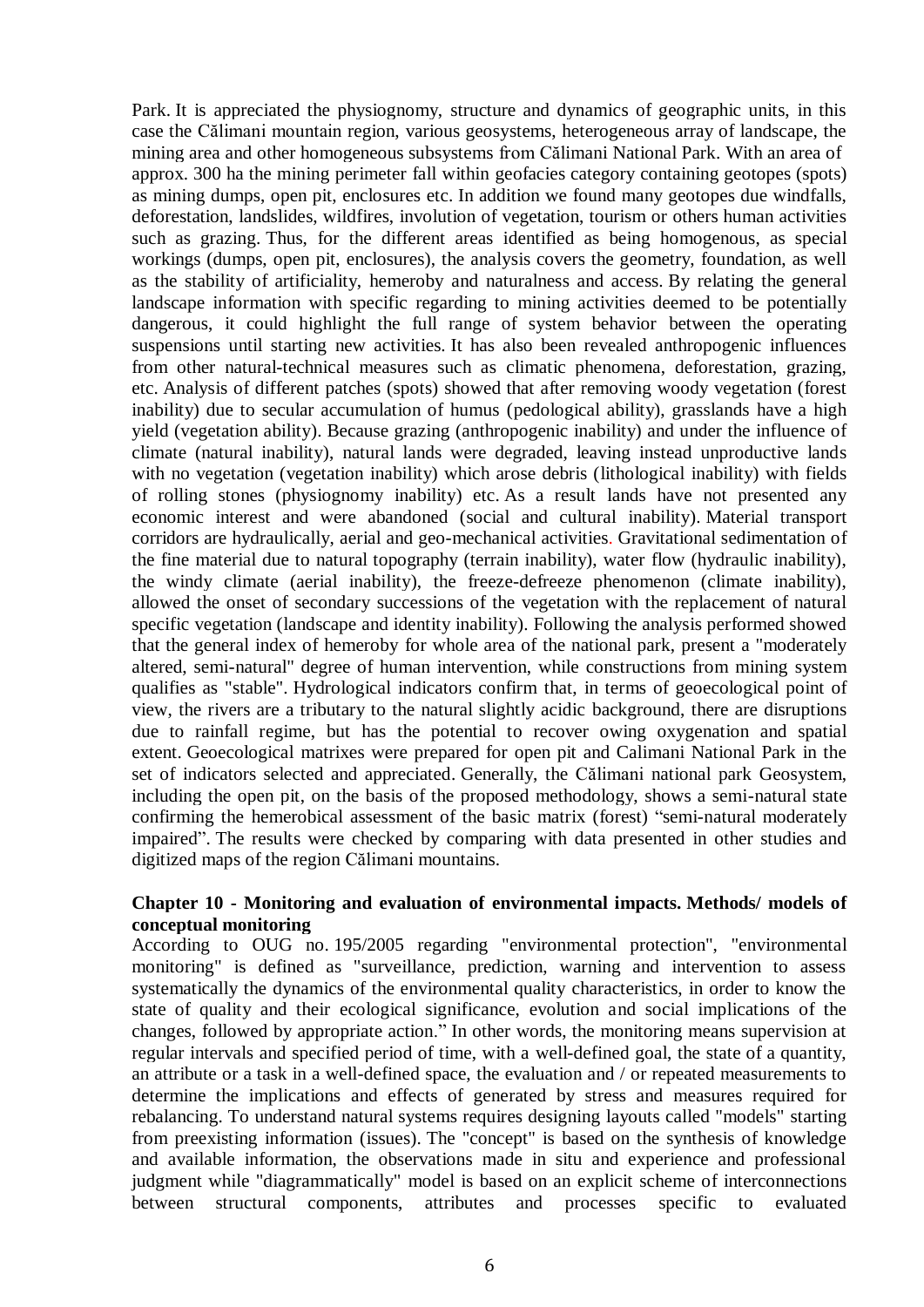system. Environmental Impact Assessment (EIA) is used in our country since 1996 when the Law of "environmental protection" no. 137/1995 introduced the "Environmental Agreement" as a regulatory document. The environmental permit is an administrative document issued by the competent authority which establishes the conditions and, where appropriate, measures to be followed in a project. EIA is a tool used in planning strategies and projects, and its use was adopted by the international financial institutions (WB, EBRD, etc.). In any EIA, however, assessments can be subjective partially or totally due to several factors, such as lack or inadequacy of baseline data, within the time required for the acquisition and analysis of information, the terms of reference considered for EIA and / or capacity of the assessors to cover a wide range of issues. For diminish subjective assessments and assessments to become more accurate, it is recommended, in addition to predefine how analyzes are effectuated and criteria by which shall be made, the application of methods / conceptual models to integrate math (MERI, Folchi, LEOPOLD). MERI conceptual model has been defined by Pastakia (1998) and consists of a matrix evaluation designed so that the subjective can be made semiquantitative, and thus provides both a rapid assessment and recording can be re-evaluated whenever changes occur. MERI is based on a standard predefinition of the most important criteria for "Evaluation of Environmental Impact" (EIA) and the means by which the values of semi-quantitative / quantitative allocated to each of these criteria may be compared with, so as to result a score that reflects more accurately the forecast of the impact.

### **Chapter 11 - Conceptual Geoecological model**

Geoecological monitoring (systemic, natural and economic) includes tracking changes of natural systems and their transformation from natural-technical reasons. The parent of "Landscape Ecology", Carl Troll, defined this concept as "a combination of spatial analysis horizontal (geographical) and functional analysis - vertical (ecological)". In this context, the landscape is an generic intuitive notion referring to human perception on a particular physical environment, more or less diversified, represented by manifestations of spatial sensorial organization of geographical environment, defined by the elements and structures of natural components and man, and individually analyzed by the following distinctive features:

˗ structure, influenced by the physical shape and organization (scale) of various spatial systems, - changes in structure, influenced by the dynamics and function of various streams of energy (solar, wind, chemical, hydraulic), time and manner of development and operation of systems.

So landscapes can represent some physical, ecological and geographical features that integrate their sets generated by natural processes or human intervention [after Naveh, 1987]. Thus, the structure of geographical landscape is influenced by two factors:

- main, which includes topography and climate, and

- secondary (derivatives), which includes soils, vegetation, wildlife, hydrology, human intervention and according to some authors, fires vegetation (natural).

To an accurate description of landscape character we can integrate the three elements defining the environment: abiotic, biotic and cultural. The element abiotic represent the basic level (within, or matrix) that includes "the gradients of natural landscape" as lithology, the topographical and soil (ground), hydrography, climate, were biotic element represents the complex interactions that exist between the flora and fauna and the base matrix, while culture is the element at which the human factor (sometimes positive, sometimes negative) interfere in the landscape. By reorganization of the Geosystem concept model proposed by Preobrajenski, Rougerie and Beroutchachvili, and supplementing with natural-specific technical elements, has been designed a new conceptual model built like a Geoecological Pentagram. How intervention will be nearby to the natural causes, represents changes in the landscape. The interaction (interference) of the defining elements, at a time, outlined the physiognomy characteristics and landscape units, based on the activities and changes in the geographical environment. So, given the complexities of the extractive sector, evaluating intersections of action process evaluated (with a lower or higher decomposition) and any amendments (more or less detailed),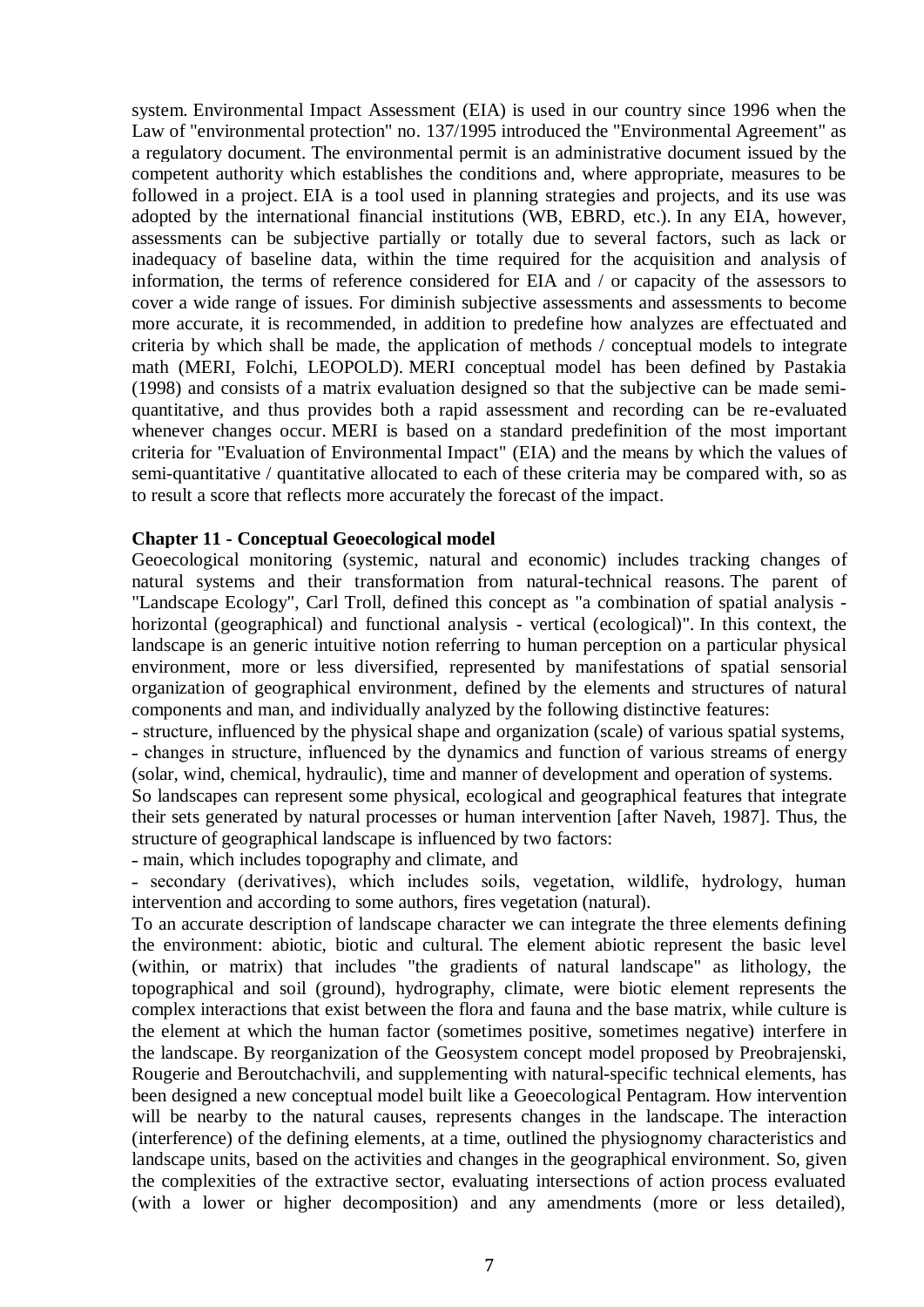established by following the principle source-pathway-receptor, can be done most easily by using a conceptual model matrix and/or network (graph). A succession of matrix intersects information regarding to elementary actions and different changes, by following successive phases in increasing depth. Based on these findings and analysis options, the proposed geoecological evaluation method of mining perimeter with restructured activity is found in the form of a complex matrix of interactions, consisting of a set of simple matrix coaxially arranged as a sequence of decomposition for 75 specific actions of natural-technical mining activities, properly grouped to reflect stages of development of a mining project, as follows: natural actions, prospecting, exploration, construction, operation and closure. For the landscape structure (factors) and changes in the structure of the landscape (impact) are proposed two lists (sets) including abilities / inabilities that can be adjusted according to the type of the analyzed system. The proposed method consists in a succession of four sequences (simple matrix) as follows:

˗ the first sequence, contain passed relevant actions, picked from the specific natural-technical 75 actions, highlighting the inabilities or abilities on geographical space,

˗ in the second sequence are placed in relation the landscape structure, characteristic of the different types of use of the area (geographic area) with the changes created by the effects of the abilities/inabilities identified (changes in the structure of the landscape); here, by representing the network of interactions, Sørensen type matrix, is simulated the chain of events, cumulative and synergistic actions,

- in the third matrix, is achieved spatial differentiation of the landscape, putting into relationship the changes with disrupted geoecological systems, and insert geoecological score,

˗ in the fourth matrix, is achieved functional differentiation of different systems depending on the restrictions (inabilities) or favorability (abilities) in geographical spatial planning and geoecological highlighting indicators recommended or activities necessary to substantiate the monitoring program.

Complex Geoecological Matrix, proposed, can be expanded with other sequences considered important by the assessor to put into one logical guide the conceptualization. Another novelty of the proposed conceptual model is the introduction of PCM references regarding to landscape structure (actions), respectively the changes in the landscape (assimilated to impact factors), in conjunction with components of mining operations (natural and technical).

#### **Chapter 12 - Original scientific contributions**

Theoretical and applied contributions of this study are:

˗ approaching the geoecological issue for mining as a new direction of research and work into a basic framework, optimal from industrial (economic), environmental and natural resources risk management point of view,

˗ analyze the legal framework and best available techniques,

- analyze changes in natural systems and their transformation from natural-technical causes, within a restructured mining perimeter,

˗ proposing the concepts of abilities and inabilities for mining geoecological studies, given the limited time of extractive activities and the achievement of a new geoecological balance after their termination,

˗ adapting the PCM model, which conceptualizes areas as mosaics to the mining geoecological field,

˗ for the first time, were designed schematically, diagrammatically and graphically conceptual models and a method of geoecological analysis as a complex matrix (coaxial), applicable to the assessment of the perimeters with restructured mining activities,

˗ were designed correlation tables for the geoecological evaluation of mainframe systems,

- for the first time, it was introduced inside a coaxial complex matrix a Sørensen sequence, which illustrates the characteristic actions of various types of abilities/ inabilities, identifying primary changes of the structure of the landscape, while the graphs allow networks conjunction